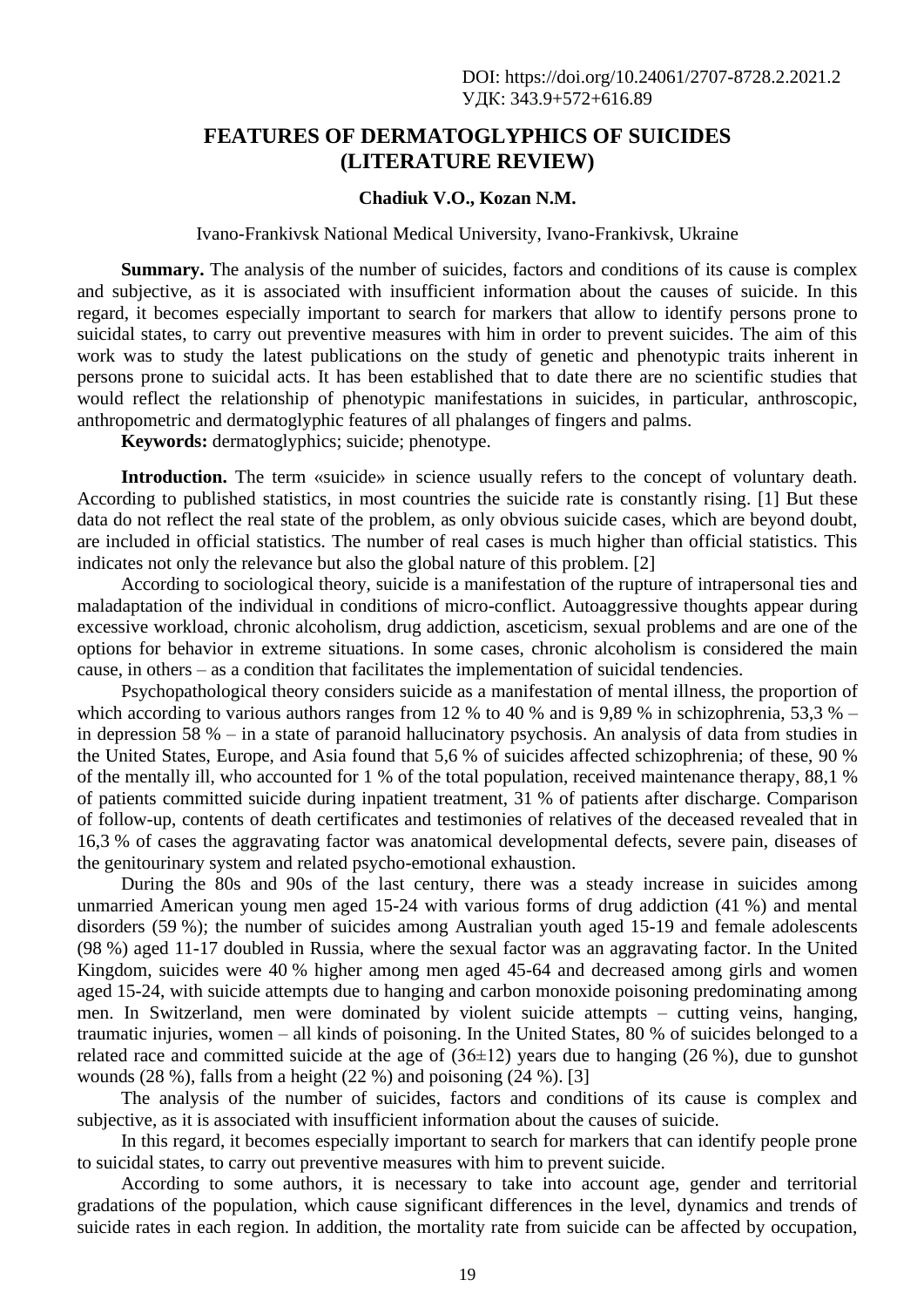the presence of severe somatic pathology and mental disorders. The relationship between suicidal ideation and ethnicity is important. The relationship between suicidal tendencies and genetic factors was also established by the method of twin analysis, as well as the study of phenotypic traits, in particular, dermatoglyphs.

A.N. Chistikin, T.A. Chistikina, M.O. Zoroastrov (2012) [4] studied the dermatoglyphics of the feet in suicides. They found that in suicides, compared with the control group, the main lines of the feet ended much more often at point X, and the pattern of the nail phalanges of the toes was simplified by drawings – increasing the frequency of arc patterns on most toes of both feet. The dermatoglyphs of the fingers and toes, palms and soles are characteristic of suicides. The relationship of dermatoglyphic features with suicidal tendencies is mostly weak, less often – of medium strength.

S.A. Ivanenko, A.P. Bozhchenko, I.A. Tolmachevym (2011) [5] found that dermatoglyphic phenotypes of suicides of different ethno-territorial groups (on the example of comparison on the one hand Europeans of St. Petersburg and Leningrad region, and on the other – Europeans Tyumen and Tyumen region) correspond to dermatoglyphic adaptations and may be reduced be one of the explanations for the increased risk of suicide under chronic stress. The authors identified statistically significant objective criteria and developed mathematical models based on them, which allow in combination with other methods to more effectively determine the risk of suicide in the practice of forensic and forensic psychiatric examinations, as well as use them in professional selection.

According to A.Ya. Shamsieva, Sh.I. Ruzieva, D.D. Buranovoi, N.I. Guzachevoi (2019) [2], among the dermatoglyphic parameters of persons prone to suicidal acts, include arcuate patterns only on the index and ring fingers of the left hands, a set of papillary lines on all fingers, the frequency of radial loops (Lr) on the right hands, the end of the palmar lines 5th field on the right hands, the end of the palm lines A in 4-5 fields, the end of the palm lines B in the 5th palm field.

The result of the analysis conducted by S.V. Davidovskim, L.I. Danilovym, Zh.A. Ibragimovoi et al. (2020) [6], there is a significant difference in the frequency of the G allele of the BDNF gene in females who committed self-harm in different ways, compared with females who committed high-lethal self-harm ( $p = 0.05$ ). In men who have committed high-lethal self-harm, and comparison groups, the frequency of the C-gene of the HTR1A gene was significantly higher than the frequency of manifestation of this allele in individuals who committed self-harm in different ways ( $p = 0.04$ ). The use of the Python programming language revealed the significance of the frequency of occurrence of the CT genotype of the SKA-2 gene  $(r = -0.33)$  for the formation of suicidal behavior in females, combined with the cut-off level for the increased frequency of the B allele of the BDNF gene (0,28). The study showed that for females with a pronounced motivation to commit suicide, regardless of the trauma of the suicide attempt, is characterized by a pronounced level of relationship with an increased frequency of birth allele CT allele SKA2 gene; for males, this pattern has not been established.

R.M. Mustafin, A.V. Kazantseva, R.F. Enikeevava et al. (2019) [7] found that the study of the role of epigenetic factors in the development of suicide attempt and implementation is a modern method for determining reversible changes in the brain of patients. The relationship of specific changes in DNA methylation, histone modifications and NKRNA levels with the expression of genes associated with suicide attempt and implementation has been demonstrated. This indicates the prospects for the development of methods of targeted therapy using the results of epigenetic studies for the treatment of this serious and socially significant pathology. The most successful objects of epigenetic influence – NKRNA, the use of which has already begun in clinical practice. Because epigenetic factors are modulated by stressors and environmental influences, a possible effective method of correcting stress and committing suicide may be lifestyle changes in patients and psychotherapy to study their role in changing the epigenetic regulation of the brain.

O.O. Akimenko (2013) [8] conducted a study based on a multifactorial study of patients with schizophrenia, paranoid form, continuous type of course, who committed suicide attempts. The author came to the following conclusions that most self-destructive actions were motivated by psychotic factors. It is established that the total frequency of burden of mental illness, alcoholism, suicide attempts in the family history among relatives 1-2 degrees of kinship in the main group significantly exceeds in comparison with the control group. Genotypic features of patients with schizophrenia with autoaggressive behavior, such as burdened heredity, premorbid disorders, predominance of recessive traits in the phenotype in 78 %, physiognomic and dermatoglyphic data, holographic interference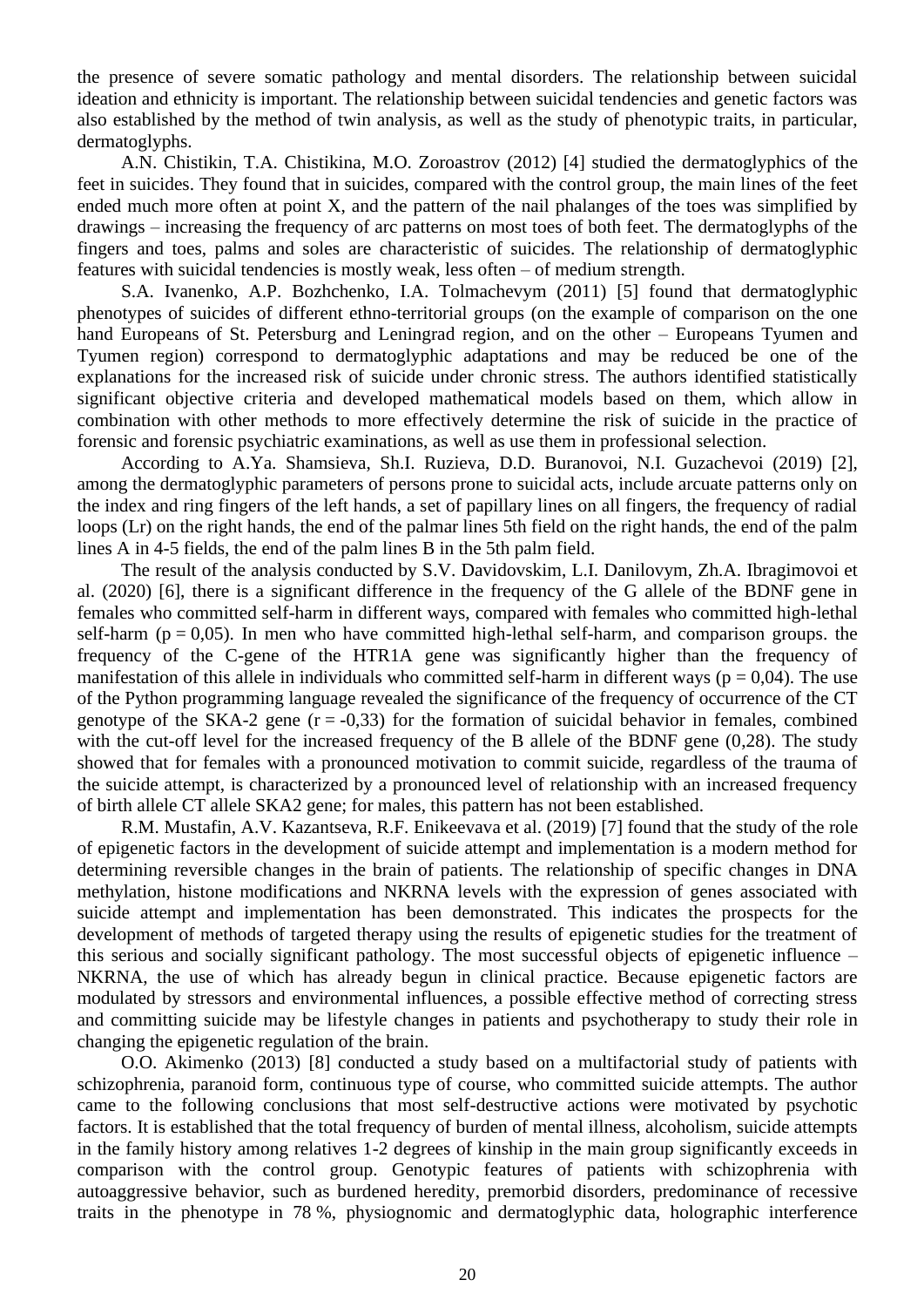microscopy data on altered forms of erythrocytes. frequent disruptions of adaptation with the development of suicidal tendencies.

However, to date, there are no scientific studies that reflect the relationship of phenotypic manifestations in suicides, in particular, anthroscopic, anthropometric and dermatoglyphic features of all phalanges of fingers and palms.

**Conclusions.** The causes of suicides are complex, ambiguous and sufficient information is needed to identify and correct them, which can be obtained by timely notification of these suicides from medical institutions and from the SME bureau to the relevant departments of the Ministry of Health of Ukraine and the Ministry of Internal Affairs of Ukraine. In addition, psychological practice allows to differentiate groups of people at risk of suicide and predict the legal aspects of its prevention.

### **Література**

- 1. Голяченко ОМ, Голяченко АО. Демографічні процеси в Україні в роки незалежності. Вісник соціальної гігієни та організації охорони здоров'я України. 2011;4:54-8.
- 2. Шамсиев АЯ, Рузиев ШИ, Буранова ДД, Гузачева НИ. Современные методы дерматоглифики и иридодиагностики в судебно-медицинской практике при выявлении и оценке склонности к суициду. Евразийский вестник педиатрии. 2019;1(1):172-5.
- 3. Шандига-Глушко ОІ, Козицька НВ, Гавадза РВ. Аналіз випадків самогубств у Хмельницькій області. Буковинський медичний вісник. 2013;17(3Ч1):183-4.
- 4. Чистикин АН, Чистикина ТА, Зороастров МО. Дерматоглифика стоп у лиц с суицидальным поведением. Суицидология. 2012;1:49-53.
- 5. Иваненко СА, Божченко АП, Толмачев ИА. Дерматоглифика суицидентов: характеристика и значение в решении экспертных задач. Судебно-медицинская экспертиза. 2011;54(5):26-9.
- 6. Давидовский СВ, Данилова ЛИ, Ибрагимова ЖА, Костюк СА, Марчук СИ, и др. Анализ частоты встречаемости генотипов и аллелей генов HTR1, BDNF, COMT, SKA 2 с использованием языка программирования Python у лиц городской популяции, совершивших суицидальную попытку. Социальная и клиническая псииатрия. 2020;30(3):5- 12.
- 7. Мустафин РН, Казанцева АВ, Еникеева РФ, Давыдова ЮД, Малых СБ, Викторов ВВ, и др. Эпигенетика суицидального поведения. Вавиловский журнал генетики и селекции. 2019;23(5):600-7. doi:<https://doi.org/10.18699/VJ19.531>
- 8. Акименко ОО. Роль спадкової обтяженості у формуванні суїцидальної поведінки хворих на шизофренію. Вісник проблем біології і медицини. 2013;2(1):69-72.

### **References**

- 1. Holiachenko OM, Holiachenko AO. Demohrafichni protsesy v Ukraini v roky nezalezhnosti [Demographic processes in Ukraine during the years of independence]. Visnyk sotsial'noi hihiieny ta orhanizatsii okhorony zdorov'ia Ukrainy. 2011;4:54-8. (in Ukrainian)
- 2. Shamsiev AYa, Ruziev ShI, Buranova DD, Guzacheva NI. Sovremennye metody dermatoglifiki i iridodiagnostiki v sudebno-meditsinskoy praktike pri vyyavlenii i otsenke sklonnosti k suitsidu [Modern methods of dermatoglyphics and iridodiagnostics in forensic medicine in identifying and assessing suidcidal tendencies]. Evraziyskiy vestnik pediatrii. 2019;1(1):172-5. (in Rusian)
- 3. Shandyha-Hlushko OI, Kozyts'ka NV, Havadza RV. Analiz vypadkiv samohubstv u Khmel'nyts'kii oblasti [Analysis of cases of suicide in the Khmelnitskyi region]. Bukovyns'kyi medychnyi visnyk. 2013;17(3Ch1):183-4. (in Ukrainian)
- 4. Chistikin AN, Chistikina TA, Zoroastrov MO. Dermatoglifika stop u lits s suitsidal'nym povedeniem [Dermatoglyphics feet in persons with suicide]. Suitsidologiya. 2012;1:49-53. (in Rusian)
- 5. Ivanenko SA, Bozhchenko AP, Tolmachev IA. Dermatoglifika suitsidentov: kharakteristika i znachenie v reshenii ekspertnykh zadach [Dermatoglyphic features in suicidents: characteristic and implications for the solution of forensic medical problems]. Sudebno-meditsinskaya ekspertiza. 2011;54(5):26-9. (in Rusian)
- 6. Davidovskiy SV, Danilova LI, Ibragimova ZhA, Kostyuk SA, Marchuk SI, i dr. Analiz chastoty vstrechaemosti genotipov i alleley genov HTR1, BDNF, COMT, SKA 2 s ispol'zovaniem yazyka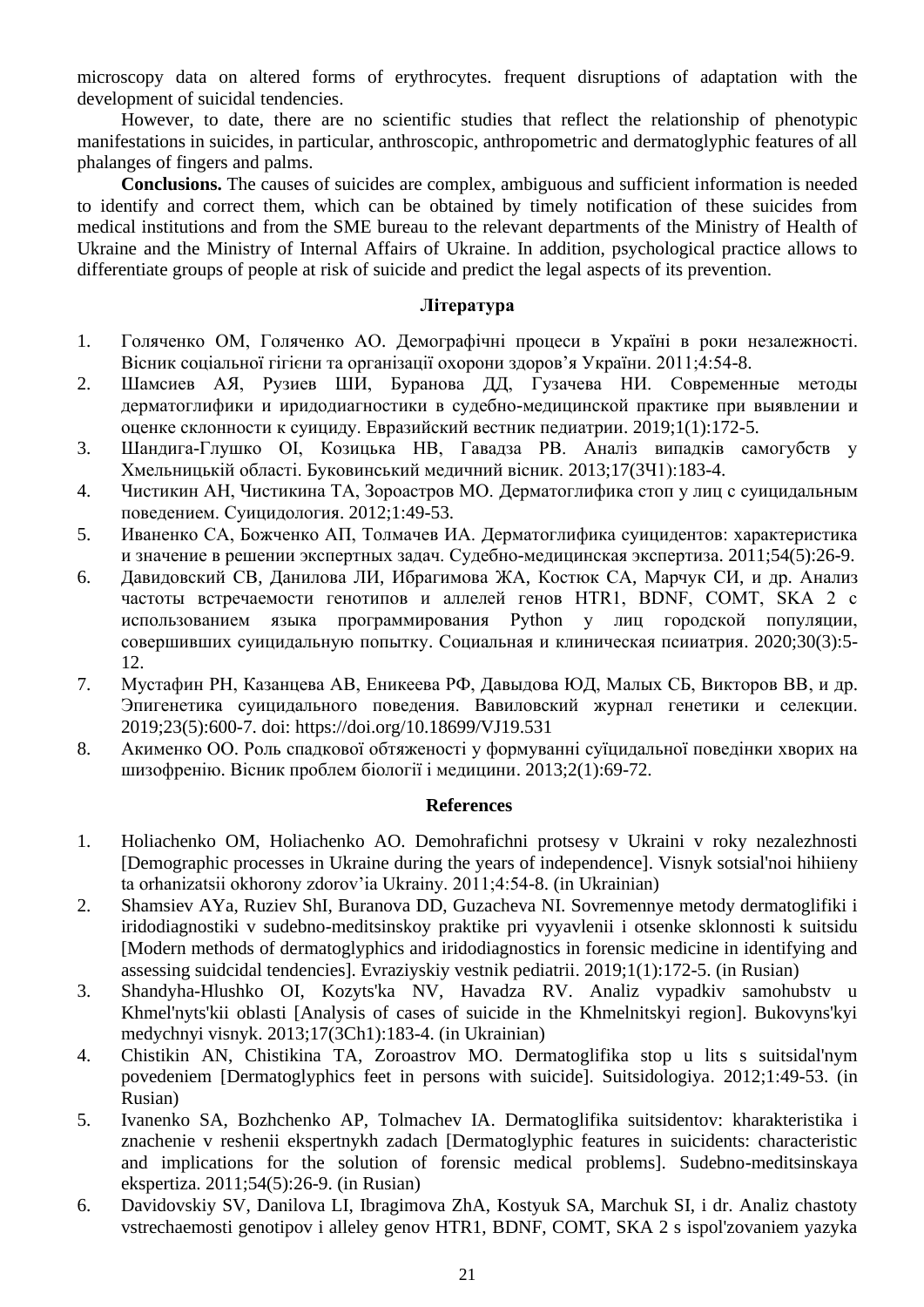programmirovaniya Python u lits gorodskoy populyatsii, sovershivshikh suitsidal'nuyu popytku [Analysis of the frequency of occurrence of genotype and alleles of the HTR1, BNDF, COMT, SKA 2 genes using the Python programming language in urban population who have made a suicidal attempts]. Sotsial'naya i klinicheskaya psiiatriya. 2020;30(3):5-12. (in Rusian)

- 7. Mustafin RN, Kazantseva AV, Enikeeva RF, Davydova YuD, Malykh SB, Viktorov VV, i dr. Epigenetika suitsidal'nogo povedeniya [Epigenetics of suicidal behavior]. Vavilovskiy zhurnal genetiki i selektsii. 2019;23(5):600-7. doi:<https://doi.org/10.18699/VJ19.531> (in Rusian)
- 8. Akymenko OO. Rol' spadkovoi obtiazhenosti u formuvanni suitsydal'noi povedinky khvorykh na shyzofreniiu [The Role of Hereditary Load in Formation of Suicidal Behavior in Patients with Schizophrenia]. Visnyk problem biolohii i medytsyny. 2013;2(1):69-72. (in Ukrainian)

# **ОСОБЛИВОСТІ ДЕРМАТОГЛІФІКИ СУЇЦИДЕНТІВ (ОГЛЯД ЛІТЕРАТУРИ)**

## **Чадюк В.О., Козань Н.М.**

Івано-Франківський національний медичний університет, м. Івано-Франківськ, Україна

**Резюме.** Аналіз кількості самогубств, факторів і умов їх спричинення є складним і суб'єктивним, оскільки пов'язаний з недостатньою інформацією відносно причин суїцидних вчинків. Через це особливо актуальним стає пошук маркерів, що дозволяють виявляти осіб, схильних до суїцидальних станів, для проведення з ними профілактичних заходів з метою запобігання випадкам суїциду. Метою даної роботи було вивчення останніх публікацій стосовно дослідження генетичних і фенотипових ознак, притаманних особам, схильним до суїцидальних вчинків. Встановлено, що нині відсутні наукові роботи, які б відбивали взаємозв'язок фенотипових проявів у суїцидентів, зокрема антропоскопічних, антропометричних і дерматогліфічних ознак усіх фаланг пальців рук і долонь.

**Ключові слова:** дерматогліфіка, суїцид, фенотип.

# **ОСОБЕННОСТИ ДЕРМАТОГЛИФИКИ СУИЦИДЕНТОВ (ОБЗОР ЛИТЕРАТУРЫ)**

## **Чадюк В.А., Козань Н.Н.**

Ивано-Франковский национальный медицинский университет г. Ивано-Франковск, Украина

**Резюме.** Анализ количества самоубийств, факторов и условий их возникновения является сложным и субъективным, поскольку связан с недостаточной информацией о причинах суицидных поступков. Из-за этого особенно актуальным становится поиск маркеров, позволяющих выявлять лиц, склонных к суицидальным состояниям, для проведения с ними профилактических мероприятий с целью предотвращения случаев суицида. Целью данной работы было изучение последних публикаций по исследованию генетических и фенотипических признаков, присущих лицам, склонным к суицидальным поступкам. Установлено, что на сегодняшний день отсутствуют научные работы, отражающие взаимосвязь фенотипических проявлений у суицидентов, в частности антропоскопических, антропометрических и дерматоглифических признаков всех фаланг пальцев рук и ладоней.

**Ключевые слова:** дерматоглифика, суицид, фенотип.

## **Відомості про авторів:**

Козань Н.М. – доктор медичних наук, професор, завідувач кафедри судової медицини та медичного права Івано-Франківського національного медичного університету, м. Івано-Франківськ, Україна, e-mail: [nkozan@ifnmu.edu.ua,](mailto:nkozan@ifnmu.edu.ua) ORCID ID: 0000-0003- 1017-5077

Чадюк В.О. – асистент кафедри судової медицини та медичного права Івано-Франківського національного медичного університету, м. Івано-Франківськ, Україна, e-mail: [vchadiuk@ifnmu.edu.ua,](mailto:vchadiuk@ifnmu.edu.ua) ORCID ID: 0000-0001-7392-7905